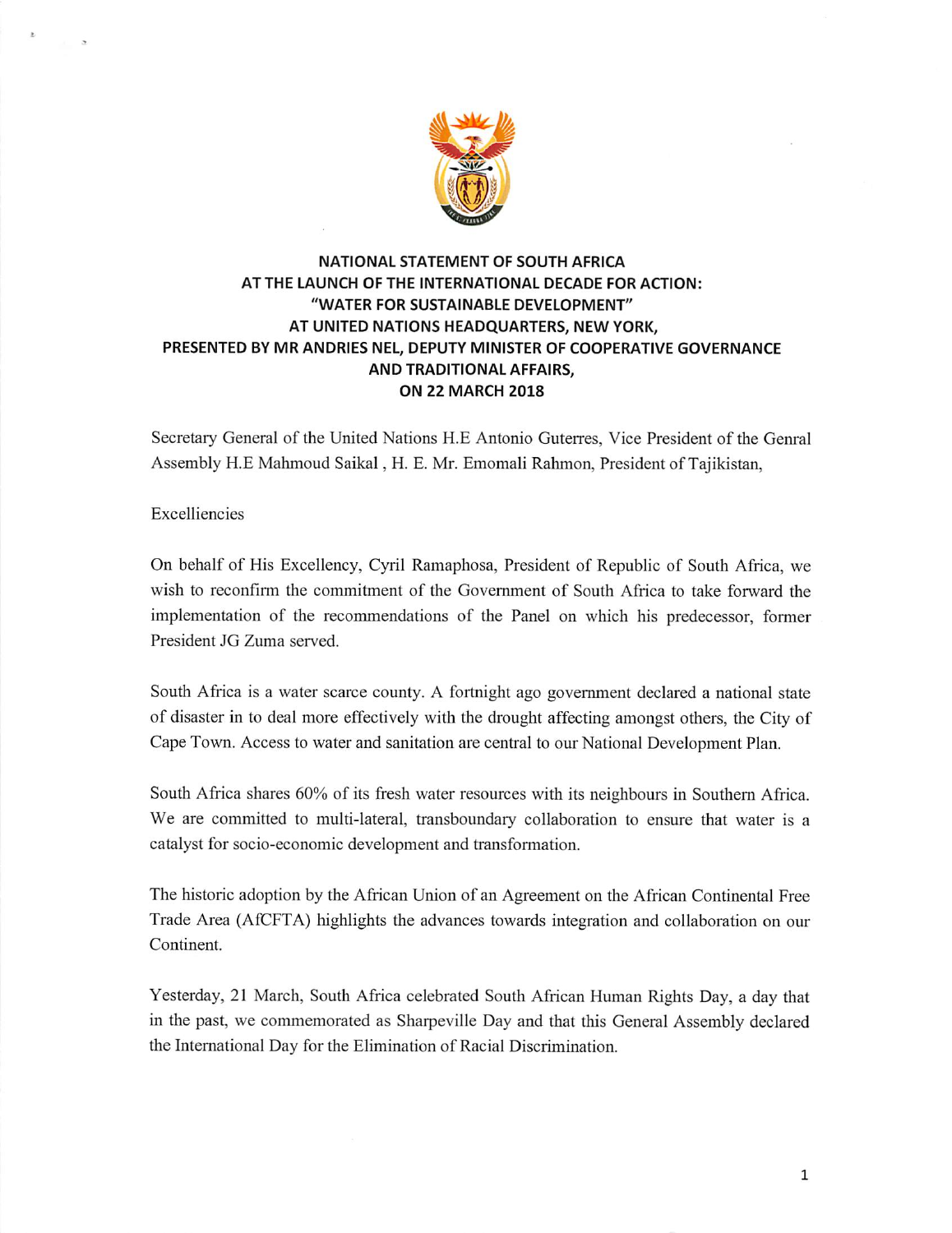It is a day which serves as a painful reminder of the sacrifices made during our struggle for a united, non-racial, non-sexist, just and prosperous South Africa.

It is also a reminder that we were not alone in this struggle but that the people of the world stood with us in solidarity and this august body declared Apartheid a crime against humanity.

We commemorate not only to remember, but also to measure how far we have come in achieving the ideals cherished by those who lost their lives in the struggle. Central to these ideals is the life sustaining access to water and the dignity afforded by sanitation, rights which are now enshrined in our Constitution.

On 18 July this year South Afnca will celebrate the centenary of the birth of Nelson Rolihlahla Mandela, first President of a democratic South Africa.

We reiterate our appreciation to the General Assembly for declaring 18 July, Nelson Mandela Intemational Day for Freedom, Justice and Democracy. This year's theme is: "Action Against Poverty".

Speaking at the launch of the "Make Poverty History Campaign", in 2005, President Mandela reminded us that: "Like slavery and apartheid, poverty is not natural. It is man-made and it can be overcome and eradicated by the actions of human beings."

This imderscores our shared responsibility to ensure implementation of the Sustainable Development Goals, understanding that they are inter-related and inter-dependent and that SDG 6 is central to them all.

During the World Sinnmit on Sustainable Development in 2002, President Mandela gave delegates the following powerful message:

"When 1 return, as 1 often do, to the rural village and area of my childhood and youth, the poverty of the people and the devastation of the natural environment painfully strike me.

And in that impoverishment of the natural environment, it is the absence of access to clean water that strikes most starkly.

That our government has made significant progress in bringing potable water nearer to so many more people than was previously the case, 1 rate amongst the most important achievements of democracy in our country.